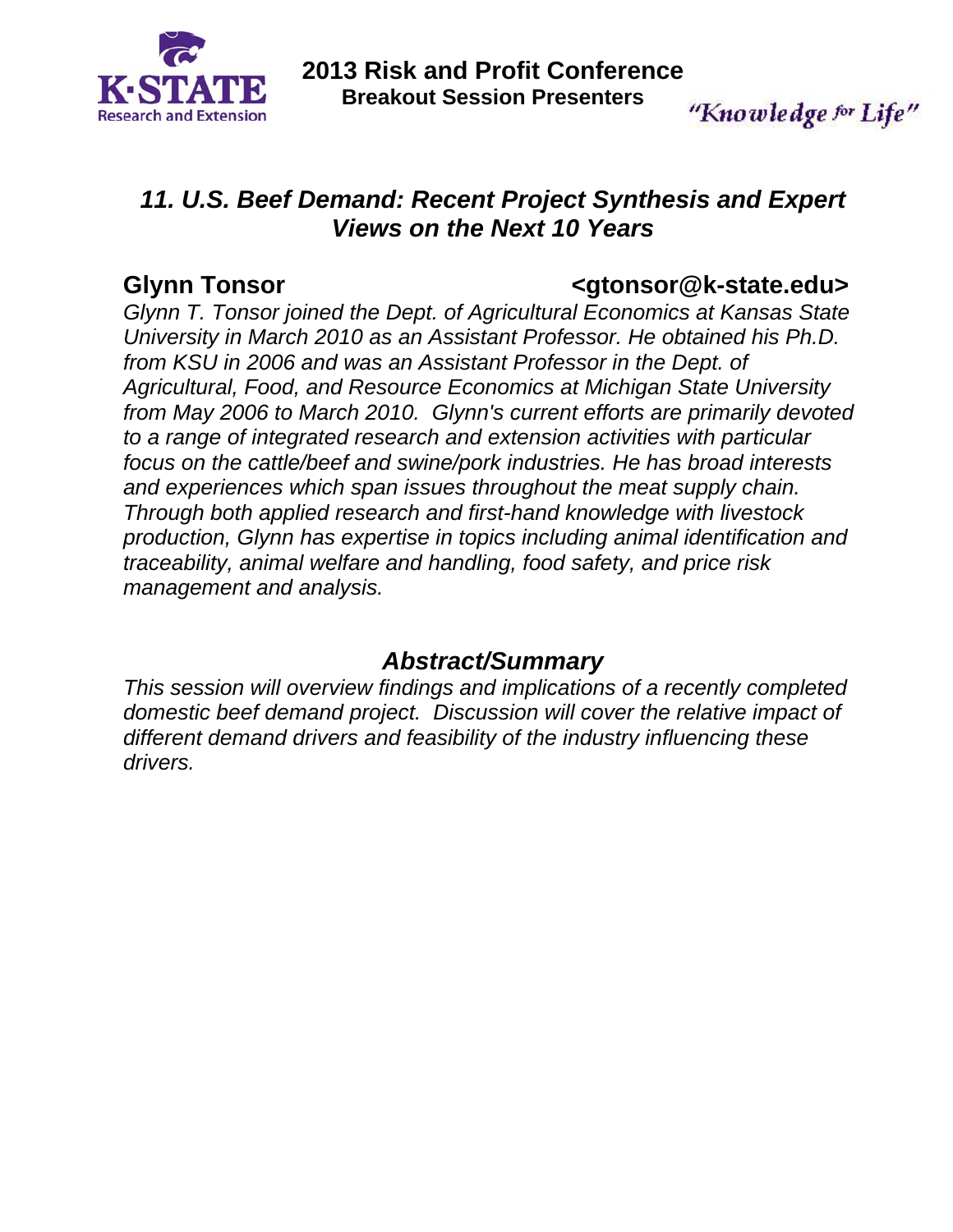

# **Beef Demand: Recent-Determinants and Future Drivers Future**

**Ted Schroeder Ted Glynn-Tonsor James Mintert James**

**Research Project completed for the Cattlemen's-Beef-Board**

### **Purpose**

#### **Our-Goal**

**Identify drivers shaping future domestic beef demand Identify drivers shaping future domestic beef emphasizing-factors-industry-can-use-to-prioritize-strategies**

#### **Objectives**

- **1. Determine:**
	- $\blacktriangleright$  $\triangleright$  beef demand drivers
	- $\triangleright$ **ability-of-industry-to-influence-drivers**
- **2. Provide recommendations for demand enhancement Provide recommendations for demand**



## **7-Salient-Beef-Demand-Drivers**

- 1. Food Safety (*E. coli, Salmonella, Listeria...*)
- **2. Product Quality Product (***Fresh Taste Tender Convenience Fresh,-Taste,-Tender,-***...)**
- 3. Price (*\$ per pound*)
- **4. Nutrition (***Protein, Iron, Zinc Protein, Iron,* **…)**
- 5. Health (Fat Amount & Type, Cholesterol, Sodium...)
- **6. Sustainability** (*Environment, Labor, Community...*)
- 7. Social Aspects (Welfare, Country of Origin, Natural...)

## **Expert-Survey**

#### **Determine collective expert opinions on:**

- $\triangleright$  Ranking beef demand drivers
	- **Ranking feasibility of industry to influence drivers Ranking feasibility of industry to influence**

#### **Who-were-they?**

- Last 20 years US published research on:
	- **"beef-demand";-"beef-quality";-"beef-nutrition"**
- **+- LMIC-Technical-Advisory-Committee**

#### **159-beef-expert-complete-respondents 69%-economists**

- **11% meat and/or food scientists 11% meat and/or food**
- **11%-meat-industry-executives**
- **7%-animal-scientists**
	- **2% medical researchers 2% medical**



"...by a wide margin **Product Quality** and **Food Safety** are ...the factors the industry can most feasibly improve upon to increase beef demand in the next 10 years"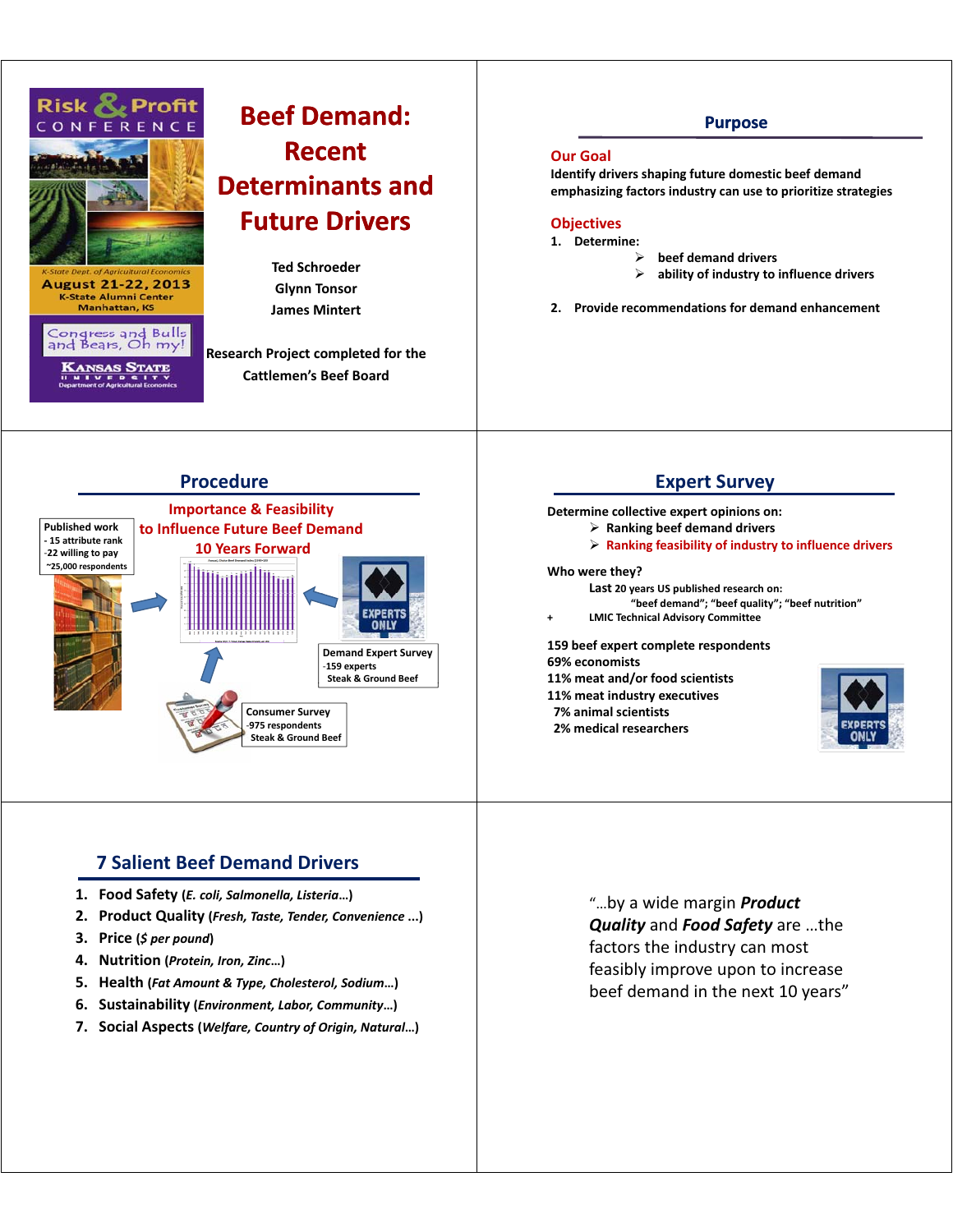#### **Product-Attribute-Ranking , s-Across-Information-Sources, Ground-Beef-and-Steak**

|   | <b>Beef</b>        | Ground Beef        |                    | Steak              |                    |
|---|--------------------|--------------------|--------------------|--------------------|--------------------|
|   | Preference         | Consumer           | Expert             | Consumer           | Expert             |
|   | <b>Studies</b>     | Survey             | Survey             | Survey             | Survey             |
|   | <b>Food Safety</b> | <b>Food Safety</b> | Price              | <b>Food Safety</b> | Price              |
| 2 | Price              | Quality            | <b>Food Safety</b> | Quality            | Quality            |
| з | Health             | Price              | Quality            | Price              | <b>Food Safety</b> |
| 4 | Quality            | Health             | Health             | Health             | Health             |
| 5 | Sustainability     | <b>Nutrition</b>   | <b>Nutrition</b>   | <b>Nutrition</b>   | <b>Nutrition</b>   |
| 6 | Social             | Social             | Sustainability     | Social             | Social             |
|   | <b>Nutrition</b>   | Sustainability     | Social             | Sustainability     | Sustainability     |

#### **Expert Survey Ranking of Industry Ability to Influence Impact of Broad Factors on Per Capita-Beef-Consumption**

|      | <b>Beef Product</b>    |                        |  |
|------|------------------------|------------------------|--|
| Rank | <b>Ground Beef</b>     | Steak                  |  |
| 1    | <b>Product Quality</b> | <b>Product Quality</b> |  |
| 2    | <b>Food Safety</b>     | <b>Food Safety</b>     |  |
|      |                        |                        |  |
| 3    | Health                 | Sustainability         |  |
| 4    | Price                  | <b>Social Aspects</b>  |  |
| 5    | Sustainability         | Price                  |  |
| 6    | Social Aspects         | Health                 |  |
| 7    | Nutrition              | <b>Nutrition</b>       |  |

Demand Factors within Impact and Feasibility Space, Beef Steak







## **Ranked-Priorities 1. Food-Safety Highest Product** Quality **Priority** 3. Price **4. Nutrition 5. Health Middle Priority Lower** 6. Social Aspects **Priority 7.** Sustainability Dimensions

### **Recommendations-(Ranked)**

- **1.** Invest in food safety enhancement & reassurance *Essential domestically; also critical for exports*
- 2. Emphasize product quality consistency *New-products-have-role-&-certification-programs*
- **3.** Appreciate beef price and relative price sensitivity **•** Technology adoption critical for price competitiveness *Assess food safety and product quality impacts Assess food safety and product quality*
- **4.** Health and Nutritional aspects warrant attention *Younger protein interest (tomorrow Younger protein interest (tomorrow s' high earners) high*
- **5.** Social and Sustainability issues cannot be ignored *Communication and consumer education critical but lower Communication and consumer education critical but demand-enhancement-payoff-relative-to-other-key-areas-*